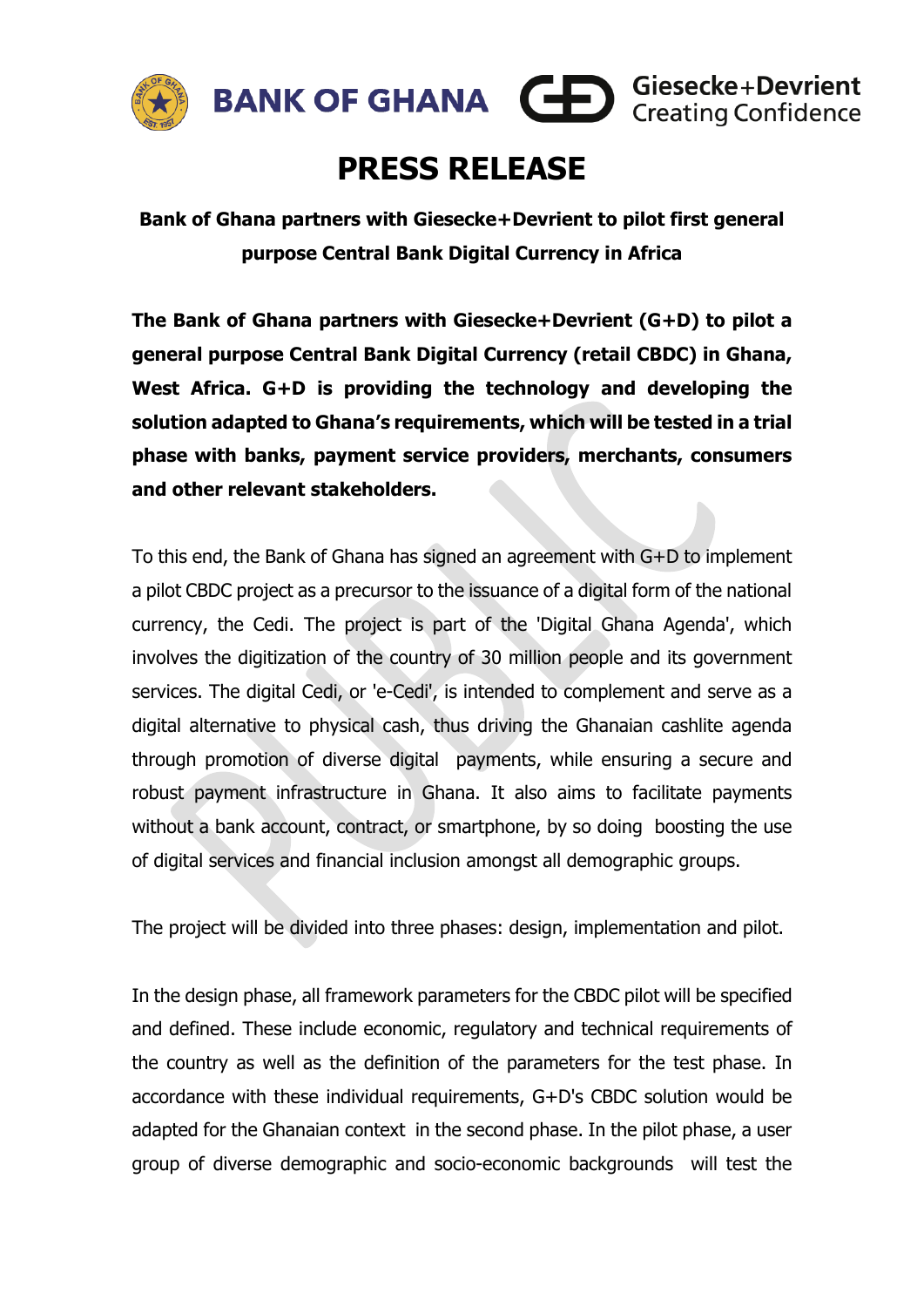solution in the field using different channels and form factors such as mobile apps and smart cards.

Over the course of the pilot project, a study will be conducted on the acceptance of the e-Cedi from the end users' perspective. In addition, the IT security of the infrastructure, impact of the project on monetary policy and payment system, and the legal implications will be evaluated.

Insights from pilot user experiences would provide Bank of Ghana and G+D with valuable lessons for a nationwide rollout of the e-Cedi.

Dr. Ernest K. Y. Addision, Governor of Bank of Ghana, has stated that "CBDC presents a great opportunity to build a robust, inclusive, competitive and sustainable financial sector, led by the Central Bank. From all indications, the concept has a significant role to play in the future of financial service delivery globally. This project is a significant step towards positioning Ghana to take full advantage of this emerging concept."

"Central banks around the world are exploring the introduction of digital money as legal tender. The Ghanaian government is one of the first African countries now entering a pilot phase. We are proud to support Ghana with our technology and expertise," emphasizes Dr. Wolfram Seidemann, CEO of the Giesecke+Devrient Currency Technology business sector.

Filia, G+D's CBDC solution, combines the advantages of today's cash with the needs of users in an increasingly digitized world. Filia guarantees outstanding security, high availability and resilience, as well as the ability to protect user data while complying with regulatory requirements. In addition, the solution enables secure, consecutive offline payments in case no network connection is available.

### **For further details contact:**

**The Secretary Bank of Ghana**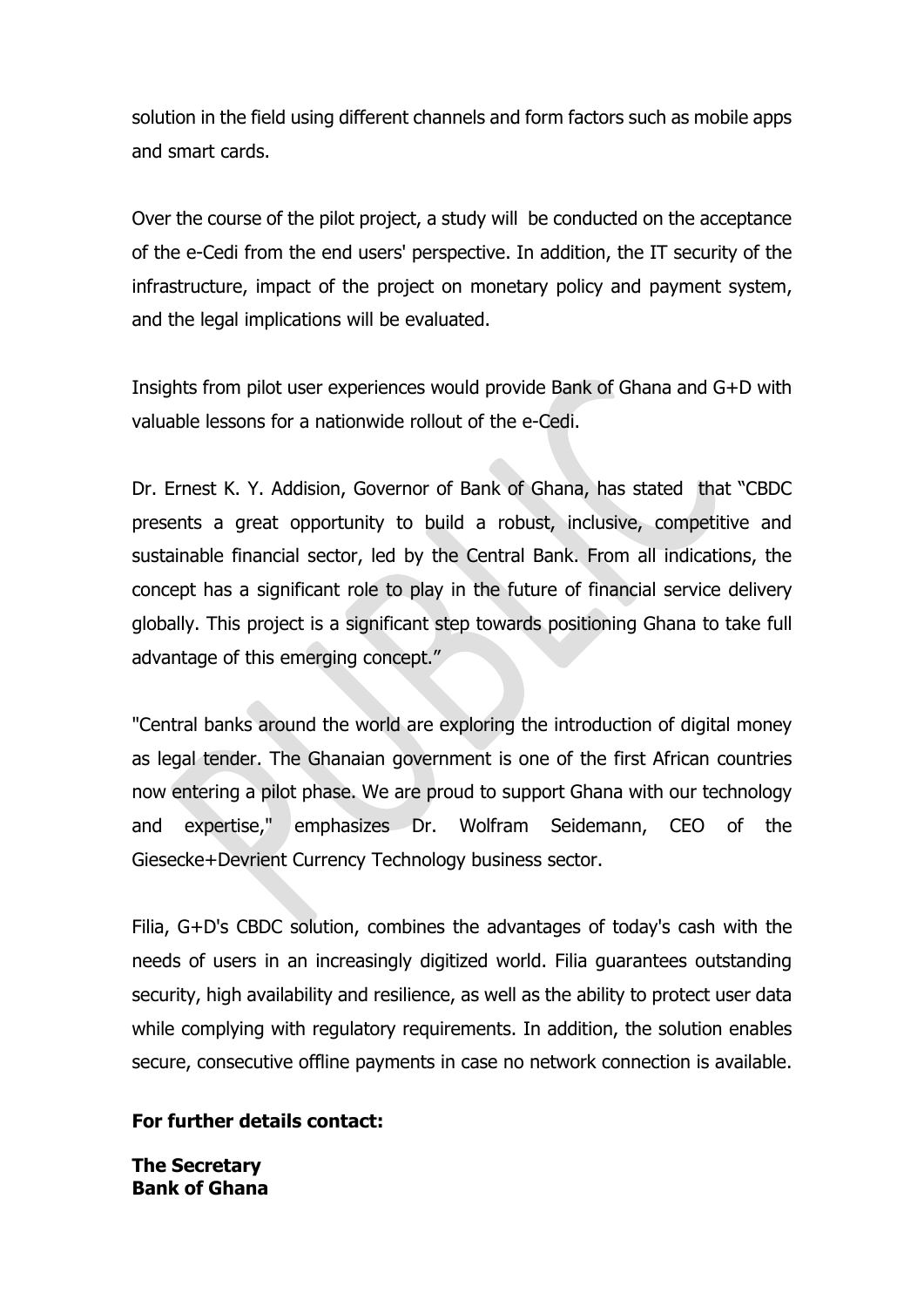## 1 Thorpe Road **Accra**

fintech@bog.gov.gh<br>bogsecretary@bog.gov.gh

**End** 

11<sup>th</sup> August 2021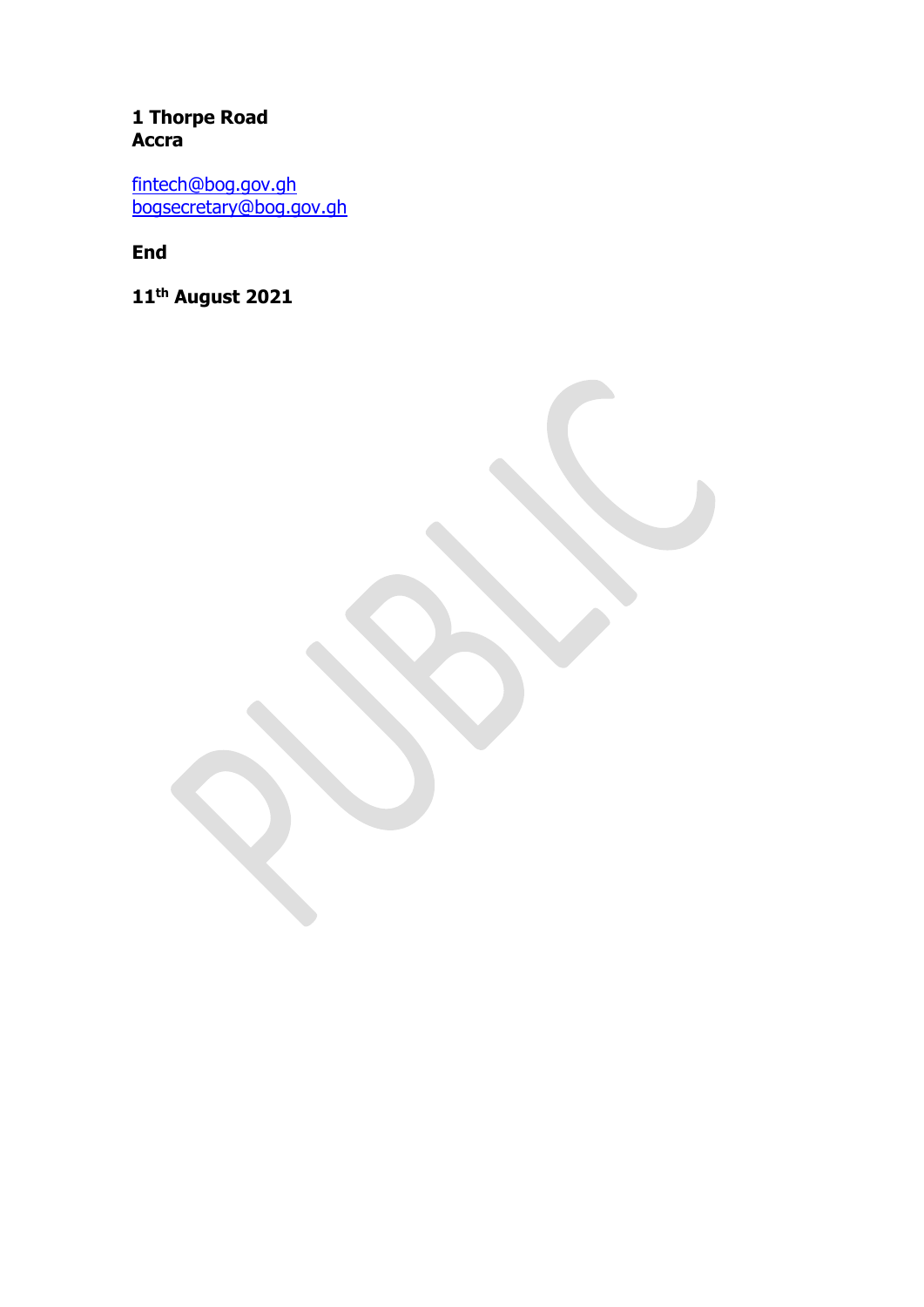#### **About Bank of Ghana**

Bank of Ghana (BoG) was established in 1957 as the central bank for Ghana, with the mandate to formulate and implement monetary policy to achieve price stability, contribute to the promotion and maintenance of financial stability, and ensure a sound payment system.

The Bank currently operates under the Bank of Ghana Act, 2002 (Act 612).

#### **About Giesecke+Devrient**

Giesecke+Devrient (G+D) is a global security technology group headquartered in Munich. As a partner to organizations with highest demands, G+D engineers trust and secures essential values with its solutions. The company's innovative technology protects physical and digital payments, the connectivity of people and machines, the identity of people and objects, as well as digital infrastructures and confidential data.

G+D was founded in 1852. In the fiscal year 2020, the company generated a turnover of 2.31 billion euros with around 11,500 employees. G+D is represented by 74 subsidiaries and joint ventures in 32 countries. Further information: [www.gi-de.com](http://www.gi-de.com/)

#### **Contact**

The Secretary Bank of Ghana One Thorpe Road P.O.Box GP 2674 Accra, Ghana Phone: +233 (0) 30 2666174-6 Email: [bogsecretary@bog.gov.gh](mailto:bogsecretary@bog.gov.gh)

#### **Contact**

Giesecke+Devrient Christoph Lang Spokesman Corporate Communications Phone: +49 89 4119-1166 E-Mail: [christoph.lang@gi-de.com](mailto:christoph.lang@gi-de.com)

#### PR-COM

Andrea Alton Senior Account Manager Tel: +49 89 59997-705 E-Mail: [andrea.alton@pr-com.de](mailto:eva.kia@pr-com.de)